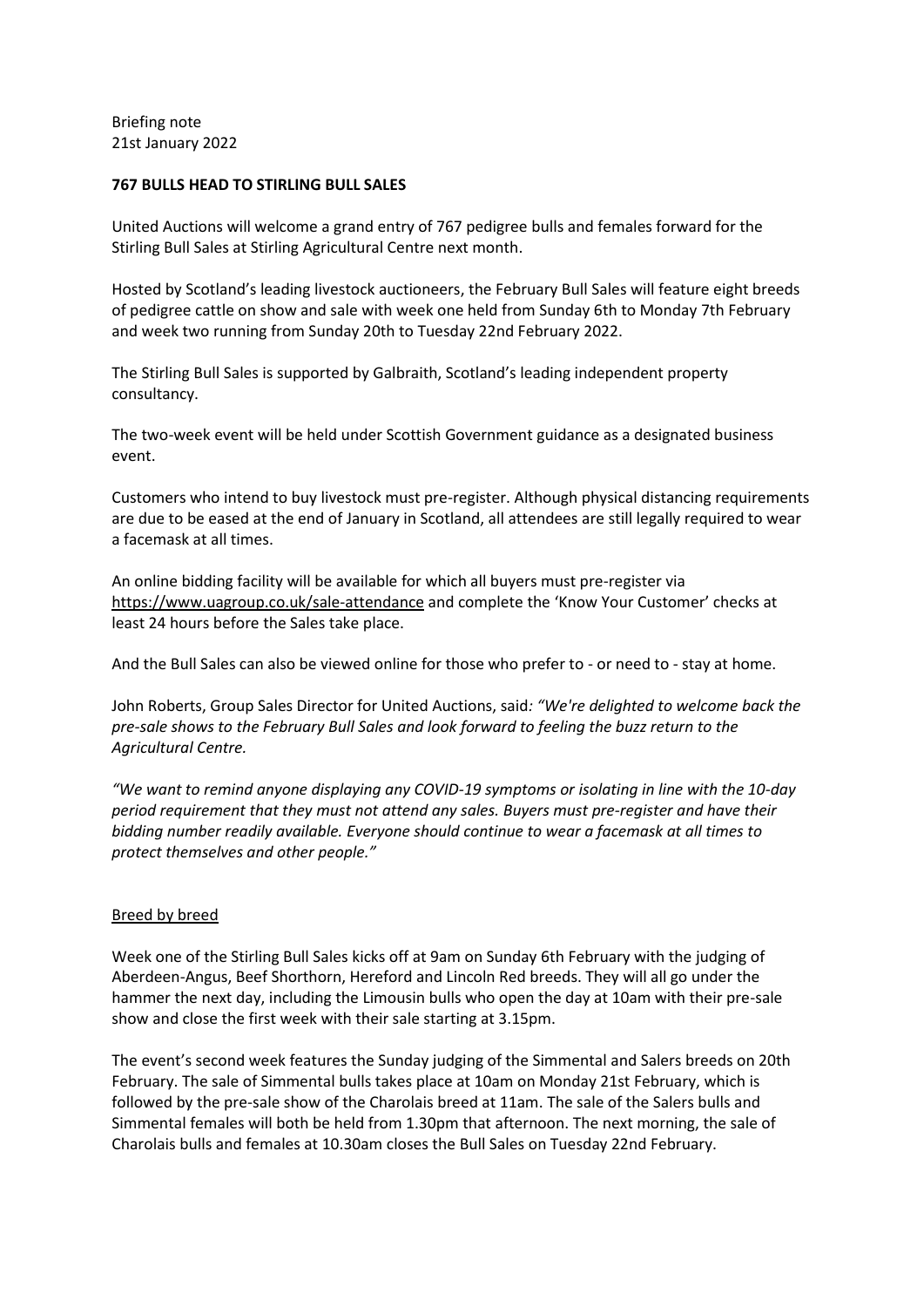## Press attendance

Agricultural journalists and photographers must pre-register if they wish to attend to cover the Sales and attendance may be limited. Photographers are respectfully asked to keep photographs to the animals only.

The ground floor press room will be available or, alternatively, sale reports can be emailed at the end of the day on request. Please email Jenny Kumar on [jenny@jkconsultancy.com](mailto:jenny@jkconsultancy.com) to confirm.

The Sales catalogues will be available on the UA website - [https://www.uagroup.co.uk/about](https://www.uagroup.co.uk/about-us/stirling-bull-sales)[us/stirling-bull-sales](https://www.uagroup.co.uk/about-us/stirling-bull-sales)

### **-ENDS-**

Issued by JK Consultancy on behalf of United Auctions. For further information and to book a table in the conference room, please contact Jenny Kumar on 07989 557198 / [jenny@jkconsultancy.com](mailto:jenny@jkconsultancy.com)

### **NOTES TO EDITOR**

### **Judges**

Aberdeen-Angus - John Elliot, Roxburgh Mains, Kelso Beef Shorthorn - Cathryn Williamson, Balnespick, Kincraig Charolais - Jim Muirhead, Firhills, Arbroath Hereford - Liam Muir, Upper Onston, Stenness, Stromness Limousin - John Mason, Oddacres Farm, Embsay, Skipton Salers - Seamus Nagle, Bullbank, Ballaghaline Doolin, Ireland Simmental - Andrew W Clarke, 19 Breaghey Road, Tynan, Co Armagh

# **Programme of events**

Week One Friday 4th February 5pm -- Yard opens

Saturday 5th February 7am -- Yard opens 10am -- Aberdeen-Angus bull inspection 2pm -- Beef Shorthorn bull inspection followed by Hereford & Lincoln Red bulls

#### Sunday 6th February

9am -- Show of Aberdeen-Angus females followed by bulls 2pm -- Limousin bull inspection 2.30pm --Show of Beef Shorthorn females followed by bulls and show of Hereford bulls & parade of Lincoln Red bulls and females

Monday 7th February 10am -- Show of Limousin bulls 10am -- Sale of Aberdeen-Angus bulls (161) 11.30am -- Sale of Beef Shorthorn females (13) followed by Hereford females (2) 1pm -- Sale of Beef Shorthorn bulls (95) followed by Hereford (10) & Lincoln Red bulls (2) 1.30pm -- Sale of Aberdeen-Angus females (16) 3.15pm -- Sale of Limousin bulls (86)